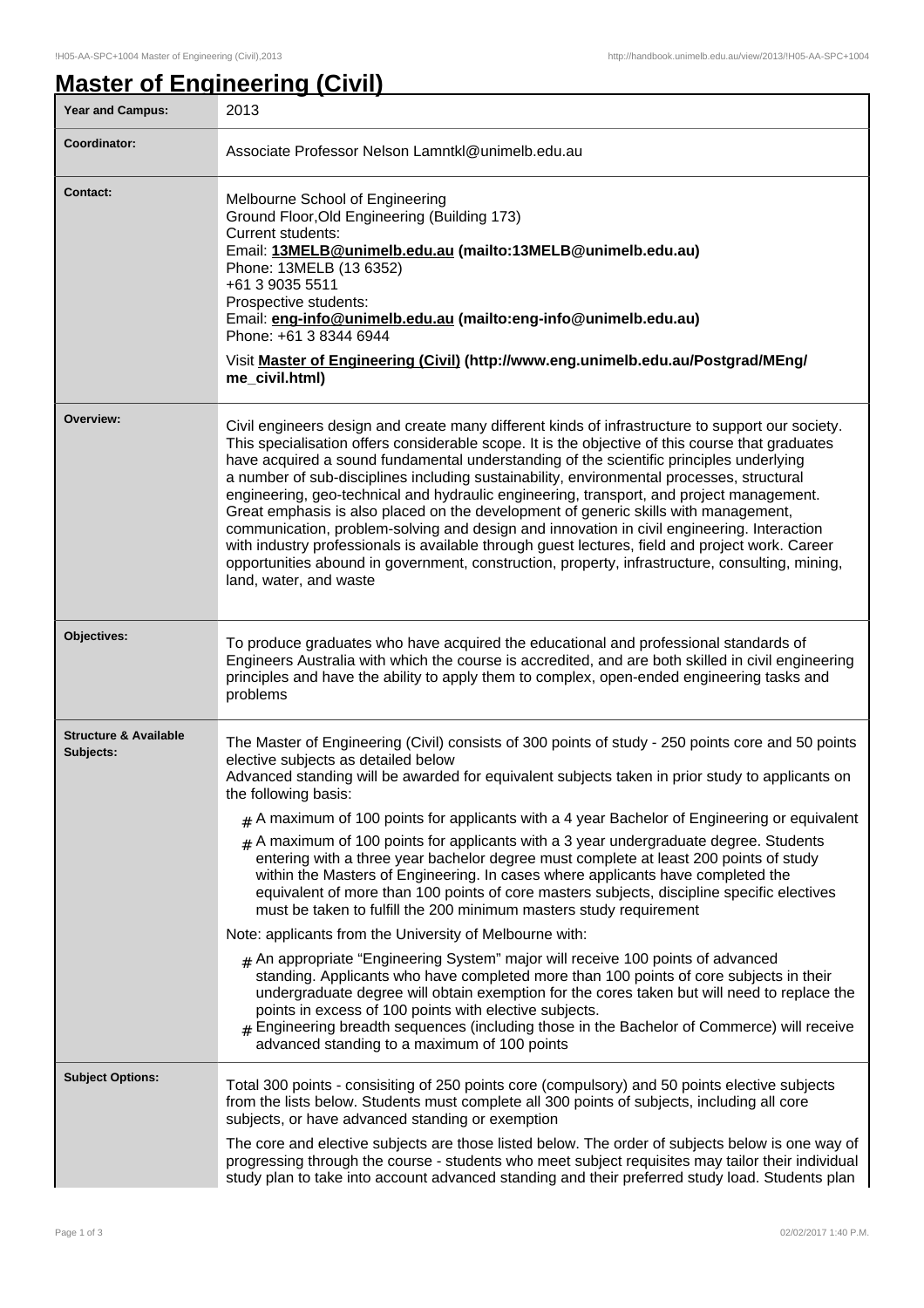their study on-line, however Melbourne School of Engineering course advisors are available to assist students with individual study plans

#### **Suggested first 100 points:**

# 100 points Core

NB ENGR30002 Fluid Mechanics replaced ENGR30001 Fluid Mechanics & Thermodynamics in 2013. Students who have completed ENGR30001 are not required to undertake ENGR30002

**Core** (Total 100 points)

| <b>Subject</b>                                   | <b>Study Period Commencement:</b> | <b>Credit</b><br>Points: |
|--------------------------------------------------|-----------------------------------|--------------------------|
| <b>ENGR20004 Engineering Mechanics</b>           | Not offered 2013                  | 12.50                    |
| ENGR30002 Fluid Mechanics                        | Not offered 2013                  | 12.50                    |
| <b>ENGR90021 Engineering Communication</b>       | Not offered 2013                  | 12.50                    |
| <b>MAST20029 Engineering Mathematics</b>         | Not offered 2013                  | 12.50                    |
| <b>ENEN20002 Earth Processes for Engineering</b> | Not offered 2013                  | 12.50                    |
| <b>ENGR20003 Engineering Materials</b>           | Not offered 2013                  | 12.50                    |
| CVEN30009 Structural Theory and Design           | Not offered 2013                  | 12.50                    |
| CVEN30010 Systems Modelling and Design           | Not offered 2013                  | 12.50                    |

### **Suggested second 100 points:**

# 87.5 points Core

 $_{\#}$  12.5 points Civil Engineering Elective from the list below

Core (Total 87.5 points)

| <b>Subject</b>                                      | <b>Study Period Commencement:</b> | <b>Credit</b><br>Points: |
|-----------------------------------------------------|-----------------------------------|--------------------------|
| CVEN90043 Sustainable Infrastructure Engineering    | Not offered 2013                  | 12.50                    |
| <b>CVEN90044 Engineering Site Characterisation</b>  | Not offered 2013                  | 12.50                    |
| CVEN90049 Structural Theory and Design 2            | Not offered 2013                  | 12.50                    |
| CVEN90050 Geotechnical Engineering                  | Not offered 2013                  | 12.50                    |
| <b>CVEN90045 Engineering Project Implementation</b> | Not offered 2013                  | 12.50                    |
| <b>CVEN90048 Transport Systems</b>                  | Not offered 2013                  | 12.50                    |
| CVEN90051 Civil Hydraulics                          | Not offered 2013                  | 12.50                    |

## **Suggested third 100 points:**

# 37.5 points Core

- $_{\rm \#}$  25 points from the Research Component (core) listed below
- $_{\#}$  37.5 points from the Civil Engineering Electives listed below

#### **Core** (Total 37.5 points)

| <b>Subject</b>              | <b>Study Period Commencement:</b> | <b>Credit</b><br>Points: |
|-----------------------------|-----------------------------------|--------------------------|
| CVEN90052 Integrated Design | Not offered 2013                  | 25                       |
| CVEN30008 Risk Analysis     | Not offered 2013                  | 12.50                    |

**Research Component** (Total 25 points)